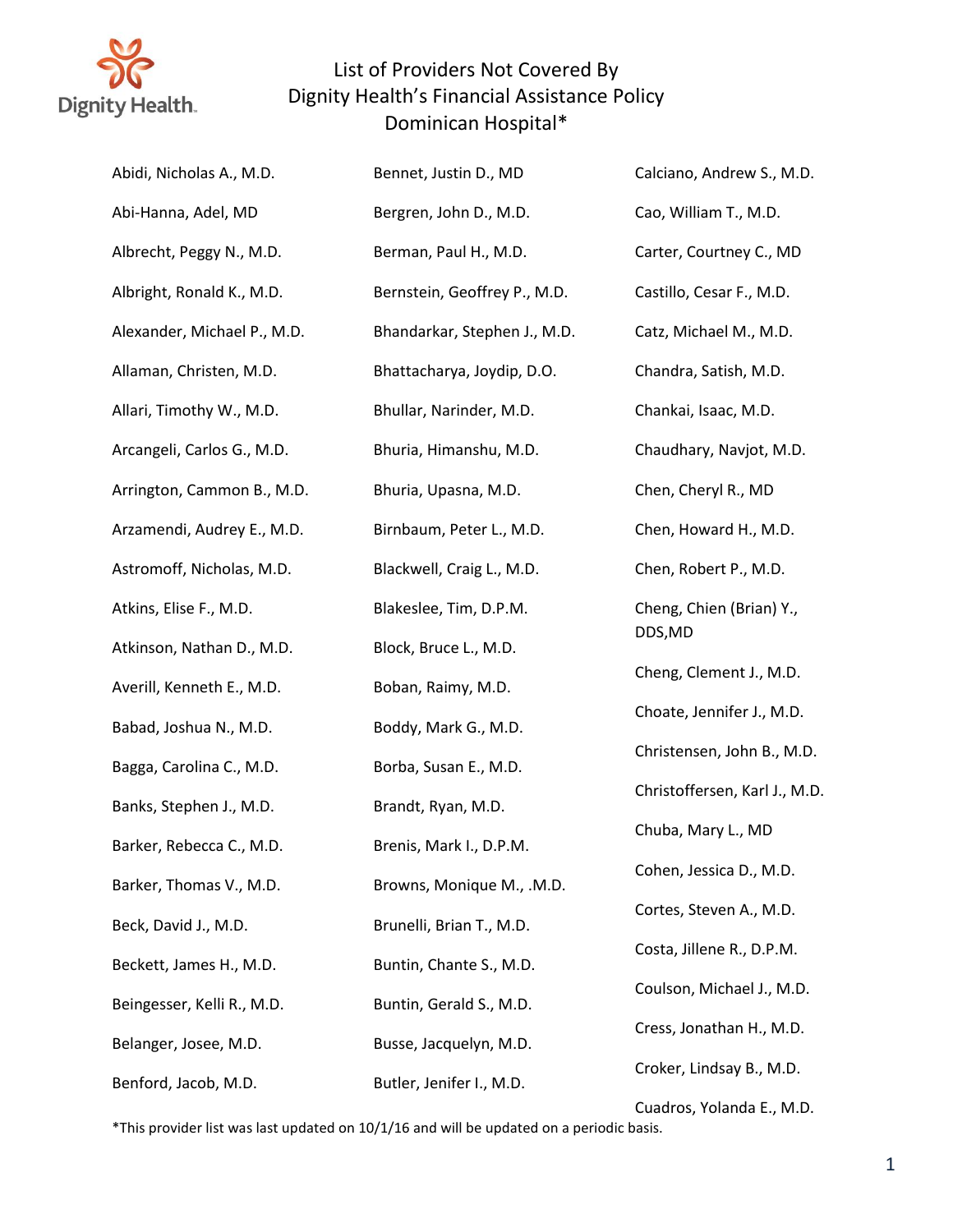

| Culver, Brent D., M.D.          | Ferguson, Lisa W., .M.D.     | Hamako, Conrad, M.D.        |
|---------------------------------|------------------------------|-----------------------------|
| Dacey, Michael J., M.D.         | Franks, Joseph H., M.D.      | Hamner, Richard T., M.D.    |
| Dahlstrom, Anders K., M.D.      | Gabriel-Cox, Katherine, M.D. | Hanna, Rema, M.D.           |
| Dakkuri, Rami A., M.D.          | Gallagher, Jeanne M., M.D.   | Hansman, Matthew F., M.D.   |
| Daniels, Mathias, M.D.          | Gansaeuer, Michael, M.D.     | Harraher, Ciara D., MD      |
| Danish, David, D.O.             | Garvin, Laura, M.D.          | Hart, William T., M.D.      |
| Daodu, Igbekele A., M.D.        | Gaudiani, Vincent A., MD     | Hatfield, Stefanie K., M.D. |
| De la Motte, Grant A., M.D.     | Gausling, Rudolf, M.D.       | Hawksley, Carlene A., M.D.  |
| Deetz, Thomas R., M.D.          | Gearhart, Lorie A., M.D.     | Hencke, W. Richard, M.D.    |
| Desai, Kirti, M.D.              | Ghassemi, Kourosh F., M.D.   | Hernandez, Donaldo M.,      |
| Destro, Laura M., M.D.          | Gidvani, Sandeep, M.D.       | M.D.                        |
| Devereaux, Denise R., M.D.      | Gill, Gursharan K., M.D.     | Hetzler, Douglas, M.D.      |
| Dinh, Anh Mai, DDS              | Glina, John C., M.D.         | Heywood, Christian, M.D.    |
| Druzin, Maurice L., M.D.        | Godin, Paul J., M.D.         | Hilberman, Bernard, M.D.    |
| Dulbecco, Fiona L., M.D.        | Goldin, Mark A., M.D.        | Hill, Cynthia A., M.D.      |
| Edwards, Andrea G., M.D.        | Goldsobel, Alan B., M.D.     | Homer, Suzanne Y., M.D.     |
| Eisendorf, Bruce, M.D.          | Gorum, Carla C., M.D.        | Houlahan, Matthew G., MD    |
| Eklund, Erick J., D.D.S.        | Goyal, Treta P., M.D.        | Hsei, Rex C., M.D.          |
| Ellison, Michael J., M.D.       | Grady, John M., D.O.         | Hulbert, Tara D., D.O.      |
| El-Sayed, Yasser Y., M.D.       | Grazier, Michael R., M.D.    | Hurray, Alvie S., D.P.M.    |
| English, Diana P., M.D.         | Gupta, Shilpa, D.O.          | Imahara, Scott D., M.D.     |
| Fabry, Joseph M., D.O.          | Haghighat, Peyman, M.D.      | Ismail, Magdy A., M.D.      |
| Farquharson, Hannah B.,<br>M.D. | Halat, Kathleen M., D.P.M.   | Issa, Antonios, M.D.        |
|                                 | Halpern, Stephen J., M.D.    | Jackson, Anne-Marie, M.D.   |

Feldmann, Sarah C., D.O.

Jaffe, Julie M., M.D.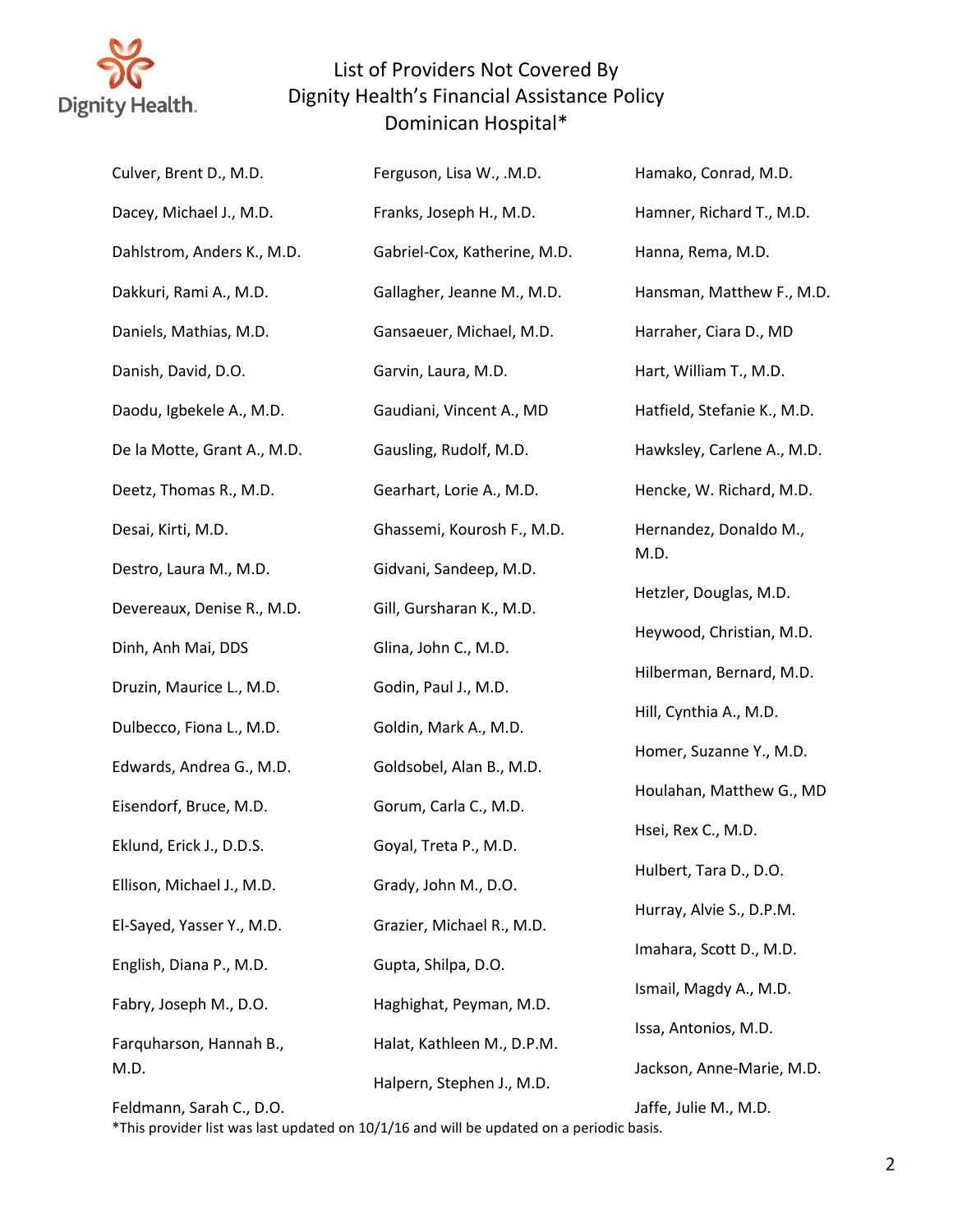

| Jan, Frank K., M.D.       | Kim, Suejin S., M.D.        | Ley, Robert D., M.D.      |
|---------------------------|-----------------------------|---------------------------|
| Janigian, Dena M., M.D.   | Kinghorn, Katherine, M.D.   | Li, Victor, M.D.          |
| Jet, Jennie, M.D.         | Kipps, David L., M.D.       | Liao, Wennie C., M.D.     |
| Jog, Prachi C., M.D.      | Kishiyama, Jeffrey L., M.D. | Lifshutz, Jason I., M.D.  |
| Johnson, Jay A., M.D.     | Klein, Stefan F., M.D.      | Likar, Laura L., M.D.     |
| Johsens, Karl K., M.D.    | Klikoff, Alexandra, M.D.    | Lilja, James F., M.D.     |
| Jou, Jennifer, M.D.       | Knapp, Wendi A., M.D.       | Lin, Jeff F., M.D.        |
| Kakar, Freshta, D.O.      | Knorr, Philip A., M.D.      | Lin, Jennifer C., M.D.    |
| Kao, Kaly, MD             | Kohut, James J., M.D.       | Lindberg, Carl B., D.P.M. |
| Karam, Amer, M.D.         | Krause, Paul E., M.D.       | Ling, Andrea, M.D.        |
| Kashino, Dean S., M.D.    | Kullar, Raj S., M.D.        | Luksich, Jason A., M.D.   |
| Kau, Ryan, .M.D.          | Kumar, Surinder, M.D.       | Lynch, Christy, M.D.      |
| Kaufmann, John L., M.D.   | Ladwig-Scott, Eve, M.D.     | Lynch, Karen E., M.D.     |
| Keet, Kevin R., M.D.      | Lane, Alexis G., M.D.       | Maclay, Tracy A., M.D.    |
| Keet, Robert B., M.D.     | Lapid, Terry B., M.D.       | MacMillan, Margaret C.,   |
| Kerba, Steve S., D.D.S    | Lappen, Rhonda S., M.D.     | M.D.                      |
| Kerley, Suzanne M., M.D.  | Laurencin, Mercedes G.,     | Madara, Jonathan D., M.D. |
| Kesavan, Shubhangi, M.D.  | M.D.                        | Magee, Steven E., M.D.    |
| Kesler-Diaz, Anna, M.D.   | Lawson, Angela D., .M.D.    | Magid, Morgan, M.D.       |
| Khalilzadeh, Touraj, M.D. | Lee, Gordon E., M.D.        | Majuk, Zenowij, M.D.      |
| Khan, Fahd R., M.D.       | Lee, Louis C., MD           | Marcus, Daniel B., M.D.   |
| Kim, Charlotte Y., M.D.   | Lenz, Lawrence J., M.D.     | Maris, Drew E., M.D.      |
| Kim, Grace L., M.D.       | Leonard, Wendy A., M.D.     | Marmor, C. Jane B., M.D.  |
| Kim, Kyong-Mee S., M.D.   | Leum, Linda, M.D.           | Marsico, Nicole D., M.D.  |
|                           | Levin, Larry C., M.D.       | Martin, William A., M.D.  |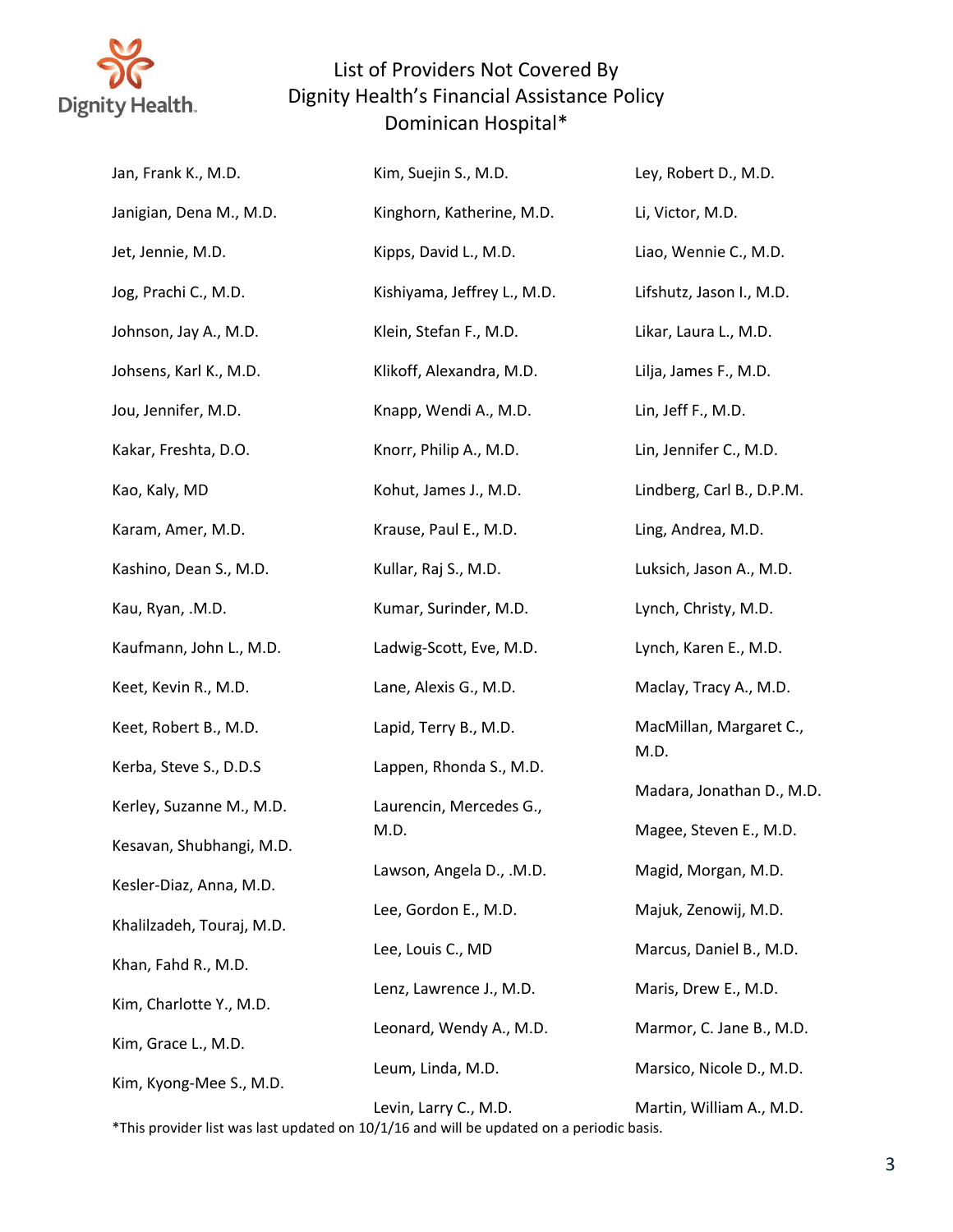

| Martinez, Roy E., M.D.       | Morse, Aaron B., M.D.      | Oderman, Laetitia M., M.D.  |
|------------------------------|----------------------------|-----------------------------|
| Masri, Tony J., M.D.         | Moshfeghi, Darius M., M.D. | Oka, Tomomi, MD             |
| Massion, Charlea T., M.D.    | Motyka, D. Dawn, M.D.      | Palascak, Joseph B., M.D.   |
| Masters, Bonny N., M.D.      | Mueller, Leigh A., D.O.    | Patel, Milan C., M.D.       |
| Masters, Samuel S., M.D.     | Muir, Marsha L., M.D.      | Patz, Mary K., M.D.         |
| Maufe, Sarah J., M.D.        | Muller, Marin S., M.D.     | Pekarek, Dawn M., M.D.      |
| McCracken, Marjorie F., M.D. | Mvuemba, Sonia, D.P.M.     | Peterson, Richard B., M.D.  |
| McHugh, Kevin M., M.D.       | Nabipour, Solmaz, M.D.     | Petirs, Moira P., M.D.      |
| McMullen, Amy D., M.D.       | Nacamuli, Randall P., M.D. | Petrocelli, Alfred R., M.D. |
| McNamara, Edward E., M.D.    | Nagaraju, Vidya, M.D.      | Pilcher, David W., M.D.     |
| Meisel, Jay A., M.D.         |                            | Pitta, Himabindu, M.D.      |
| Menon, Jayant, M.D.          | Nauenberg, Tanya, M.D.     | Pletsch, Marie E., M.D.     |
| Mickiewicz, Nanette, M.D.    | Newel, Gail J., M.D.       | Plumb, Steven P., M.D.      |
| Miller, Lester D., M.D.      | Newell, Dustin J., M.D.    | Porter, Douglas, M.D.       |
| Miller, Linda R., M.D.       | Newsom, Elizabeth A., M.D. | Potkin, Benjamin, M.D.      |
| Mioduszewski, Margaret J.,   | Newsome, Inemesit U., MD   | Potts, Robert C., Jr., M.D. |
| M.D.                         | Nguyen, Paul D., D.O.      | Prakashpathy, Deepa, M.D.   |
| Mitchell, S. Todd, M.D.      | Nichol, Aran C., M.D.      | Qi, Yingwei, M.D.           |
| Moler, Robert, M.D.          | Nordgaard, Jon E., D.P.M.  | Quinn, Paula S., M.D.       |
| Molina, Josefa M., Ph.D.     | Norris, Barry D., M.D.     | Quinn, Robert P., M.D.      |
| Mollick, Joseph A., M.D.     | Northey, Cheryl L., M.D.   | Raffo, William R., .M.D.    |
| Monahan, Patrick M., M.D.    | Novic, Josh P., M.D.       | Ramanujam, Thaila, M.D.     |
| Moore, Margaret M., M.D.     | Novick, Jason L., D.P.M.   | Ramirez, Guillermo A., M.D. |
| Moreno-Ruiz, Nilda L., M.D.  | Ochoa, Victor, M.D.        | Rankin, Michael A., M.D.    |

Morris, William J., M.D.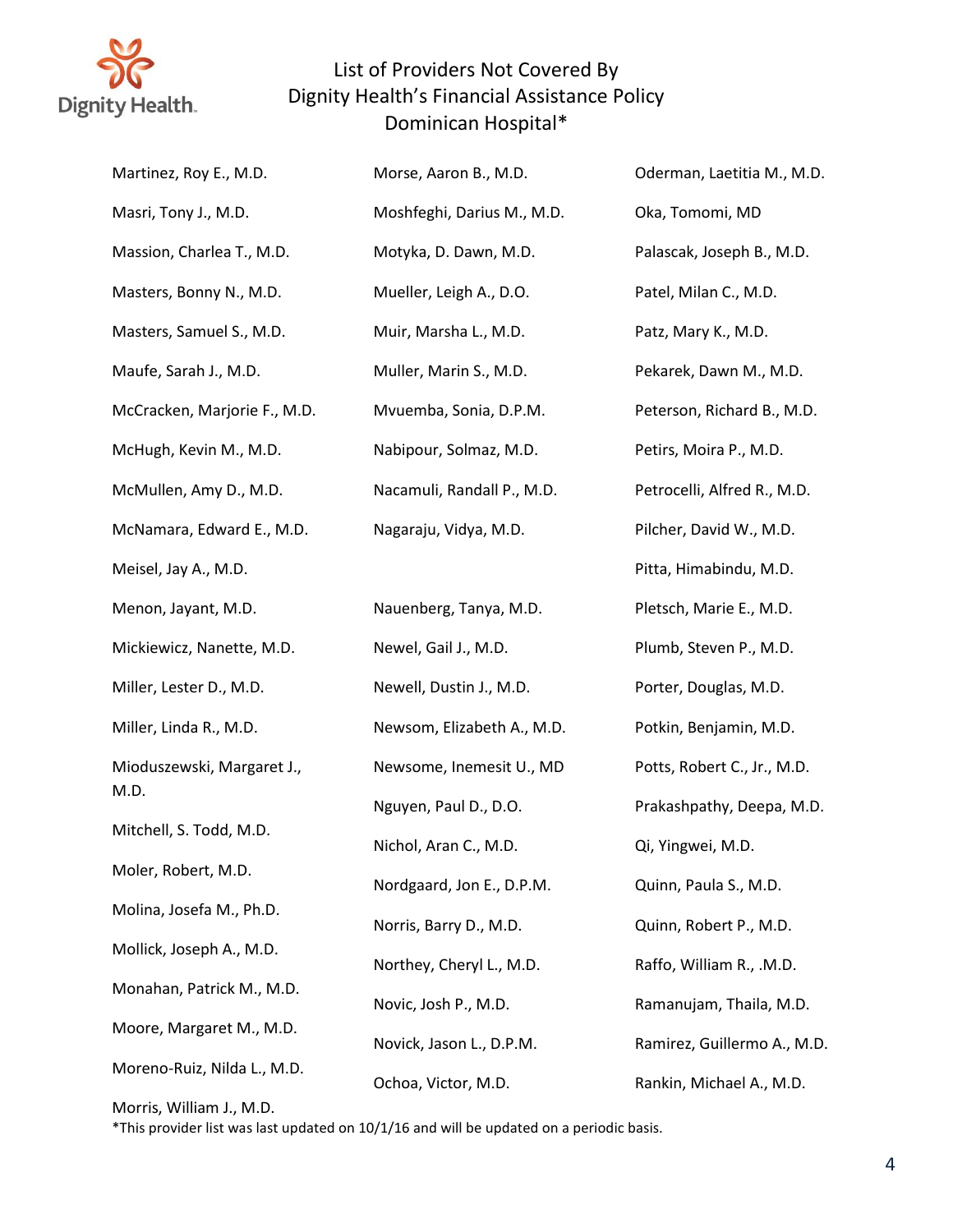

| Rasi, Janelle A., M.D.       | Sandoval-Bernal, Martha J.,   | Singh, Rajinder, M.D.             |
|------------------------------|-------------------------------|-----------------------------------|
| Ray, Courtney J., MD         | M.D.                          | Singh, Ranvir, M.D.               |
| Rea, Randall J., M.D.        | Santillano, Jessica S., M.D.  | Singh, Shailinder J., M.D.        |
| Reddy, Sunil A., M.D.        | Saranto, John R., M.D.        | Singh, Sunita, M.D.               |
| Reimert, Matthew M., M.D.    | Sawhney, Neil, M.D.           | Small, Rebecca, M.D.              |
| Reynolds, Peter M., M.D.     | Schaefer, Susan E., M.D.      | Smith, Damien L., M.D.            |
| Rhein, Francisco Q., M.D.    | Schepps, Donald E., M.D.      | Smith, Jeffrey D., D.D.S          |
| Rich, Bryan W., Ph.D         | Schirmer, Casey E., M.D.      | Smith, Rick K., D.D.S.            |
| Rigler, Mark L., M.D.        | Schmetz, Mark A., M.D.        | Spiegel, James, M.D.              |
| Riskin, Loren, M.D.          | Schreck, Jennifer A., M.D.    | Spilman, Daniel A., M.D.          |
| Roberts, Steven G., M.D.     | Schulz, Hakima A., M.D.       | Spowart, Gregory S., M.D.         |
| Rode, Martha, M.D.           | Schwartz, Howard S., M.D.     | St. Clair, Ryan M., M.D.          |
|                              | Seftel, Marc A., M.D.         |                                   |
| Rodems, Jeannine M., M.D.    | Segnitz, Lisa N., MD          | Steffen, Prentice D., M.D.        |
| Rodriguez, Juan R., M.D.     | Sendher, Rajveen R., M.D.     | Steinberg, Gary K., M.D.          |
| Rodriguez, Maritina S., M.D. | Shafi, Bilal, M.D.            | Stephenson, Marylinn D.,<br>D.D.S |
| Rose, David M., M.D.         | Shah, Sachin H., M.D.         | Stewart, Robert D., M.D.          |
| Rosen, Mark A., M.D.         | Sharp, Roland, M.D.           | Sturzu, Anthony, M.D.             |
| Rosenbaum, Lawrence C.,      |                               |                                   |
| M.D.                         | Shields, G. Patrick, M.D.     | Summa, Christopher D., M.D.       |
| Ryan, Caroline A., M.D.      | Shields, Molly C., M.D.       | Sung, Joyce F., M.D.              |
| Ryan, Matthew, D.O.          | Shirka, Romina, D.O.          | Suval, Michael J., D.O.           |
| Saligram, Pragathi, M.D.     | Shoib, Mahmoud, M.D.          | Tam, Maylynn L., D.P.M.           |
| Salmasi, Ghazal, M.D.        | Shorenstein, Michael L., M.D. | Tapper, Sharon R., M.D.           |
| Salvay, Howard B., M.D.      | Shorenstein, Rosalind, M.D.   | Tate, David J., M.D.              |
| Sanchez, Michelle, M.D.      | Sidell, Kathrin R., M.D.      | Taylor, Larisa, M.D.              |